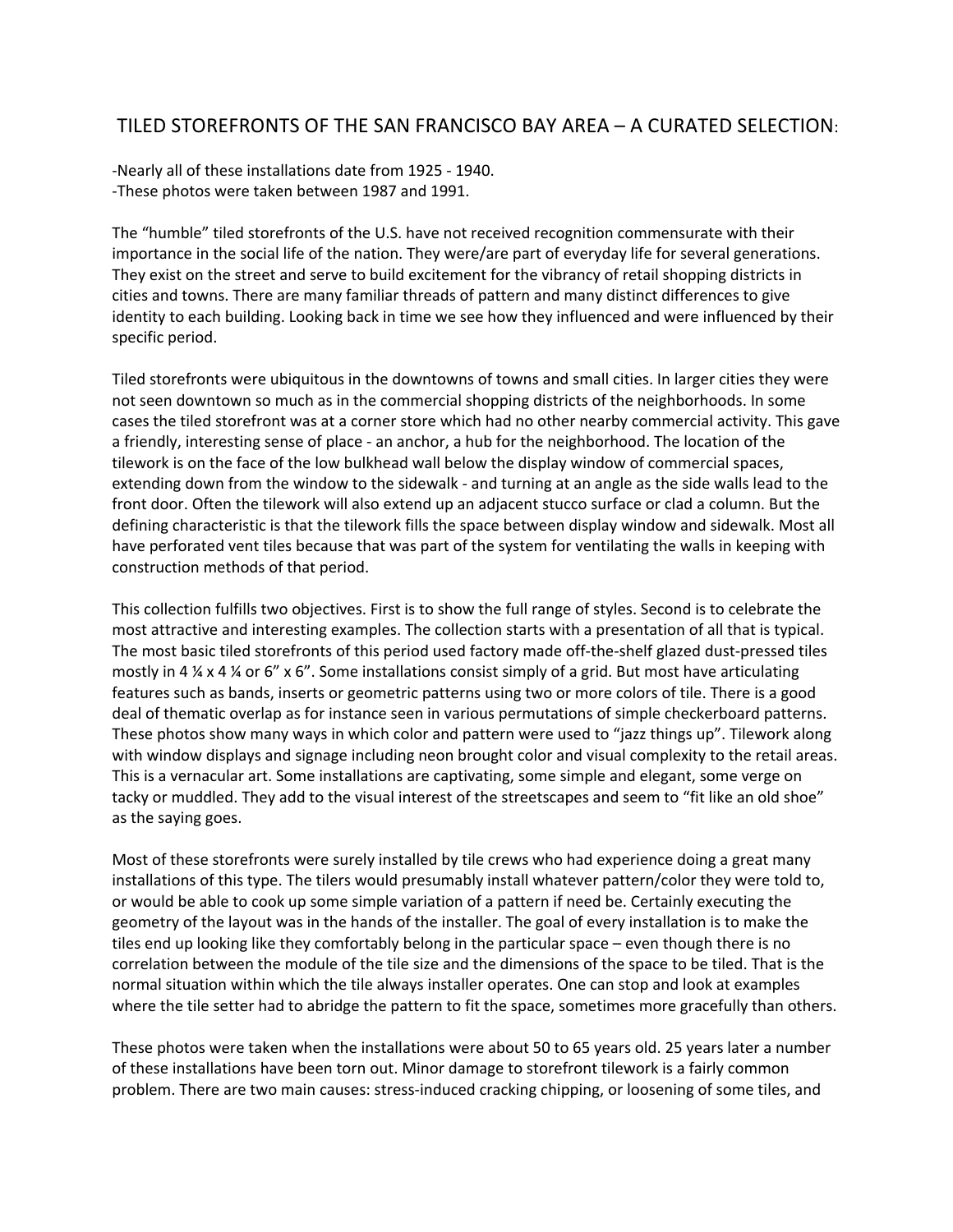damage from impact (vandalism, collisions from hand trucks making deliveries, etc.) Proper restoration requires procuring replacement tiles that are a good match for the damaged ones. Some problems are exacerbated by lack of routine maintenance. Dirt, grime and graffiti can detract from the appearance, leading the building owner and public to devalue the installation. After WWII these storefronts slipped in importance because Main St. shopping lost much of its prominence to shopping centers. Therefore many of these storefronts went through a few decades of decline and neglect. Starting about the 1980s the pendulum swung back to make many of these old commercial areas more desirable again.

These storefront facings are often accompanied by tilework on the floor of the entryway. The plan view of the entryway is in the shape of a truncated pyramid; it opens wider at the street side and seems to welcome - even funnel - foot traffic from the sidewalk into the store. There has been no systematic attempt here to document the tiled floors, though snatches of them may be seen here or there. The floor tiling (typically ranging from 12 - 25 sq. ft.) is nearly always a commercial ceramic mosaic, often with a pattern and often with a border element. Surprisingly there seldom seems be any aesthetic connection between the facing and floor tiling in terms of color or style. (It is as if two wheels of probability were spun independently in order to choose the specific floor and wall tiles. The two separate outcomes were then executed to create the final product.) In some cases the entry floor was simply done in concrete as an extension of the sidewalk.

Some of the installations use unglazed tiles and have an austere Arts & Crafts simplicity. Some are extremely colorful. Some use expensive art tile accent inserts or bands and some are made up entirely of expensive highly artistic tiles. The installations will speak for themselves. Here is a selection.

## Addresses of storefront tiles:

- 1. 3160 24th St., S.F. (still intact 3/2/17)
- 2. Cortland near Bennington, S.F. (can't find on Google Maps 3/2/17)
- 3.  $20^{th}$  St. & Eureka, S.F. (still intact  $3/2/17$ )
- 4. Grant Ave. & Washington St., S.F. (still intact 3/2/17)
- 5. 798 Bush St., S.F. (tiles have been removed 3/2/17)
- 6. 8th Ave. & Anza, S.F. (still intact 3/2/17)
- 7. 1498  $9<sup>th</sup>$  Ave., S.F. (tiles have been removed plain stucco 3/3/17)
- 8. 3046 MacArthur Blvd., Oakland (still intact 3/5/17)
- 9. Unknown
- 10. 1858 Divisidero, S.F. (still intact 3/5/17)
- 11. 705 Columbus Ave., S.F. (still intact 3/2/17
- 12. 425 Columbus Ave., S.F. (still intact 3/2/17)
- 13. 1309 9th Ave., S.F. (still intact 3/2/17)
- 14. 1607 Jackson St., S.F. (tiles have been removed)
- 15. 100 B St., San Mateo (still intact 3/2/17)
- 16. 1800 Union St., S.F. (still intact 3/2/17)
- 17. 4771 Mission St., S.F. Royal Bakery (still intact 3/2/17)
- 18. 2235 Greenwich, S.F. (still intact 3/2/17)
- 19. 601 Columbus, S.F. (cannot locate on Google Maps)
- 20. 2701 San Bruno Ave. (still intact 3/2/17)
- 21. 2820 Balboa (cannot tell from Google Maps)
- 22. 3320 16<sup>th</sup> St., S.F. (Address looks wrong based on Google Maps)
- 23. Main St., Martinez (long walk with Google, but couldn't find it)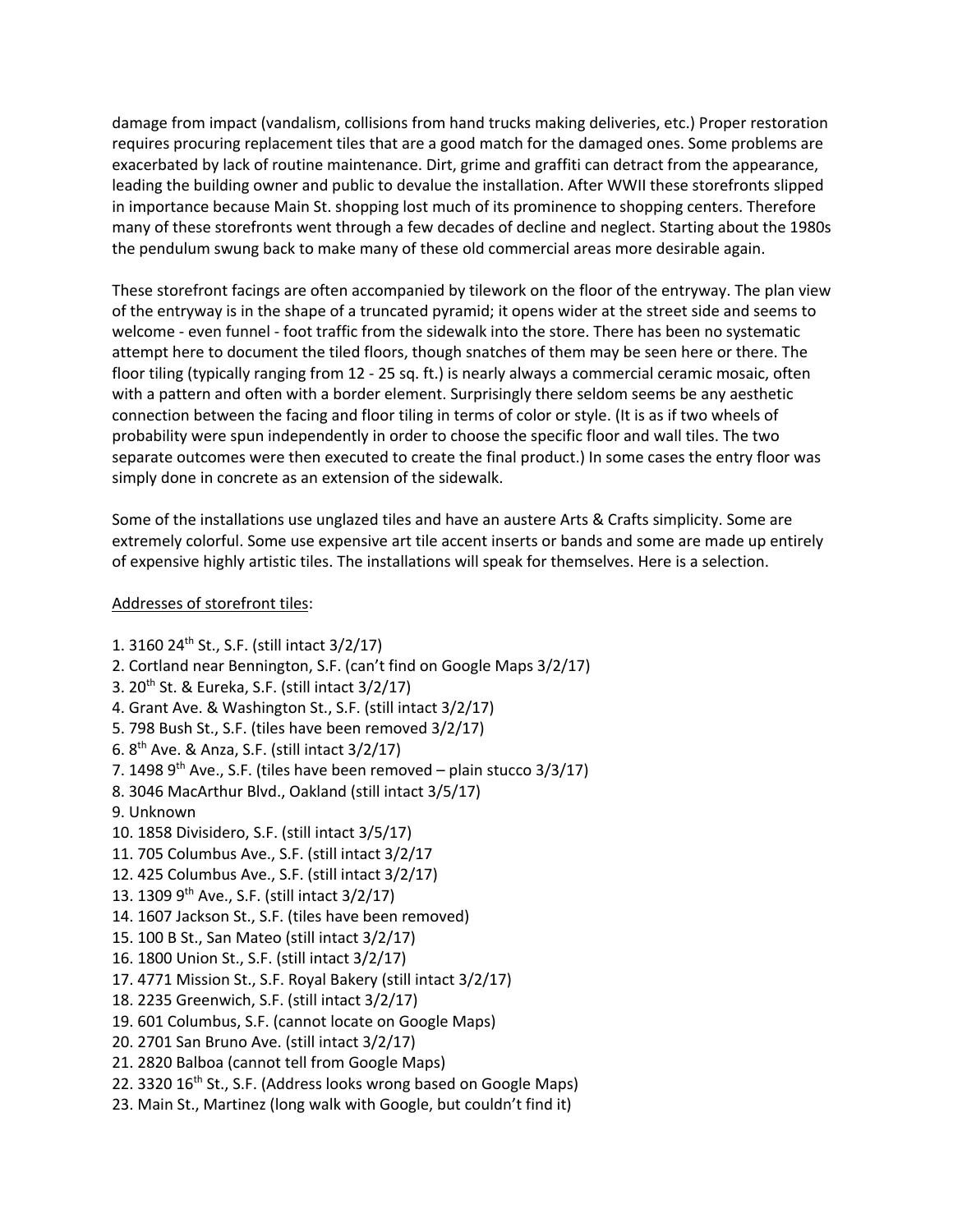- 24. Lakeshore between Lake Park & Trestle Glen, Oakland
- 25. 2103 Taraval, S.F. (Cal Art; still intact 3/5/17)
- 26. 739 Valencia St., S.F. (cannot find this on Google Maps)
- 27. 1843 Stockton St., S.F. (cannot locate on Google Maps)
- 28. San Pablo Ave. & Dwight Way, Berkeley (intact 3/5/17 some painted over)
- 29. 1525 Union St., S.F. (Tiles removed; plain stucco 3/5/17)
- 30. 3285 21<sup>st</sup> St., S.F. (cannot determine from Google Maps)
- 31. Gough St. & Greenwich St., S.F. (still intact 3/5/17)
- 32. 650 Clement St., S.F. (Cal Art; question this address topography looks too flat)
- 33. 872 Sacramento St., S.F. (still intact 3/5/17)
- 34. Unknown
- 35. Filbert & Mason St. S.F. (still intact 3/5/17)
- 36. 3231 24<sup>th</sup> St., S.F. (cannot locate on Google Maps)
- 37. 284 Noe St, S.F. (cannot determine from Google Maps)
- 38. Martin Luther King Jr. Way, Berkeley betw 40<sup>th</sup> & 41<sup>st</sup> (Kraftile?; appears to have been removed)
- 39. 5461 College Ave., Oakland (cannot find on Google Maps)
- 40. Shattuck & Delaware, Berkeley (cannot locate)
- 41. 1049 Sutter St., S.F. (appears to have been removed)
- 42. 5619 Mission St., S.F. (Field tiles are Cal Art; cannot locate on Google Maps)
- 43. 21 Throckmorton, Mill Valley (still intact 3/5/17)
- 44. 1906 Fillmore, S.F. (still intact 3/5/17)
- 45. 235 Gough St. S.F. (still intact 3/5/17)
- 46. Cortland betw. Anderson & Moultrie (cannot locate)
- 47. 1901 Clement St., S.F. (cannot locate)
- 48. 2903 San Bruno Ave., S.F. (still intact 3/5/17)
- 49. 5549 Geary Blvd. S.F. (cannot locate)
- 50. 4th St. near Broadway, Santa Monica (cannot locate) Claycraft decorative tiles
- 51. 1611 Irving St., S.F. (AET deco; still intact 3/5/17)
- 52. 400 block of Broadway, King City (Calco or Malibu deco; cannot locate)
- 53. 3552 20<sup>th</sup> St. S.F. (Claycraft deco; appears not to be there now)
- 54. 200 block of Chestnut St. near Fillmore, S.F. (probable AET deco; cannot locate)
- 55. Baldwin & B St. San Mateo (still intact) S&S tiles
- 56. 302 Baldwin Ave, San Mateo (continuation of 55 above; S&S, still intact)
- 57. 220 E. 3rd Ave. San Mateo (S&S; still intact 3/5/17)
- 58. 236 E. 3rd Ave. San Mateo (S&S; cannot locate)
- 59. Post St. & S. Almaden Ave., San Jose (S&S deco; still intact 3/5/17)
- 60. 610 Hyde St., S.F. (Academy Of Art U. bus is blocking Google street view)
- 61. 691 Chenery St., S.F (still intact)
- 62. 236 3rd Ave., San Mateo (S&S; cannot locate on Google)
- 63. 1336 Gilman St., Berkeley (still intact) Was an early Safeway grocery store
- 64. 3795 Niles Blvd., Fremont (still intact) May have been a Safeway? (see 63 above)
- 65. E. 18<sup>th</sup> St. & 13<sup>th</sup> Ave., Oakland (tilework removed; plain stucco)
- 66. 64 Stanyan St. , S.F. (cannot locate)
- 67. 3149 Balboa St., S.F. (still intact)
- 68. 346 18<sup>th</sup> St, S.F. (address is wrong; should probably be in the Mission but can't find it)
- 69. 18th St. & Douglas, S.F. (torn out; plain stucco)
- 70. 24<sup>th</sup> St. & Rhode Island, S.F. (still intact)
- 71. 3215 Mission St, S.F. (cannot locate on Google)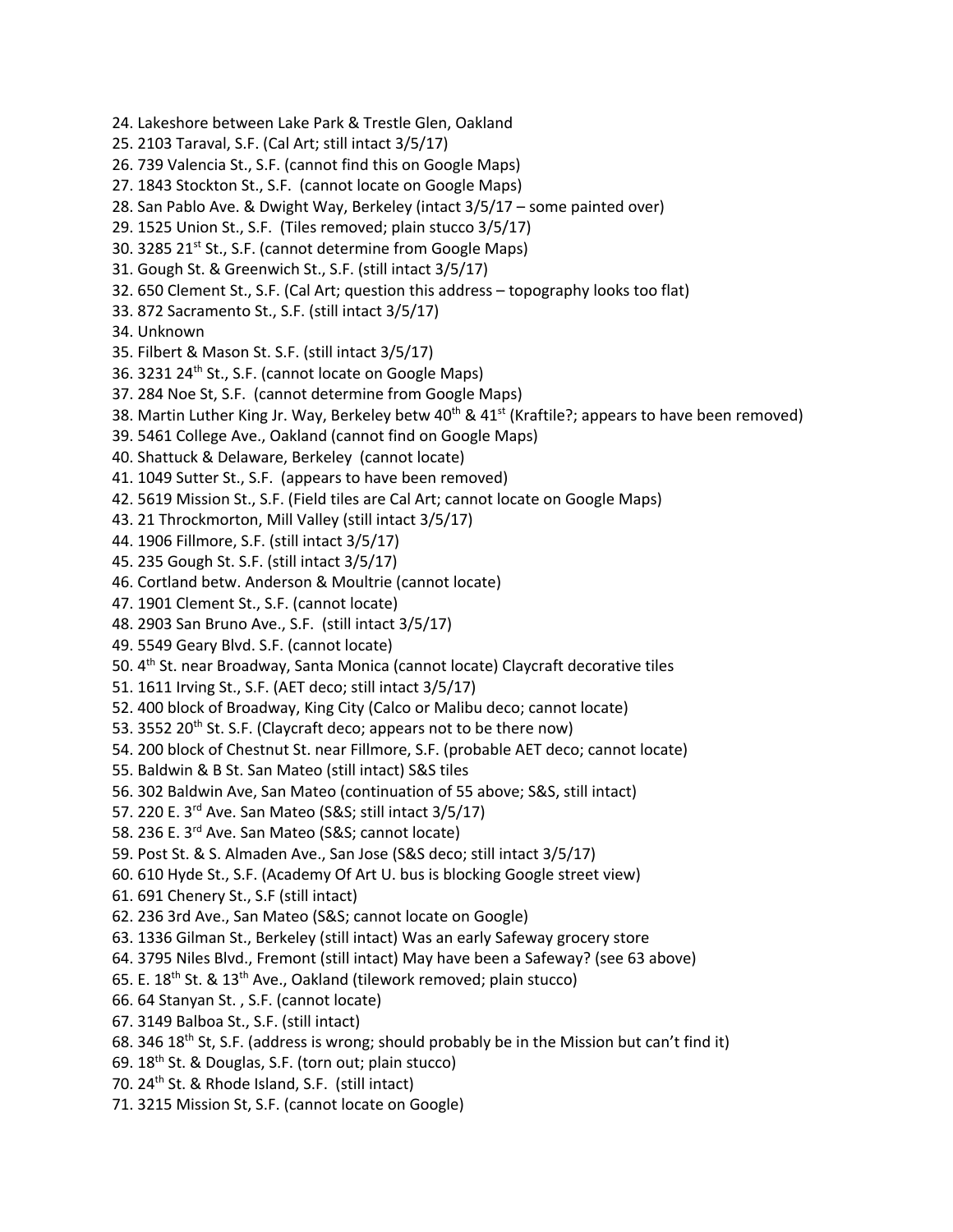- 72. Leese St. & Richland St. S.F. (appears to be torn out 100 Leese St.) 73. 2125Powell St. S.F. (torn out and replaced by simple contemporary tilework) 74. 499 Silver Ave. S.F. (tilework intact; see Google Street View for more nuance) 75. Unknown 76.  $40^{th}$  & Broadway, Oakland (replaced by new retro-style tilework – incl. vent tiles) 77. Corner of Gilman & Santa Fe, Berkeley (replaced by tilework I installed Sept. '90) 78. 2324 Alameda Ave, Alameda (still intact) S&S tiles on Masonic building's storefronts 79. E. 14<sup>th</sup> near Begier Ave., San Leandro (Google view blocked; Cal Art, painted over last time I saw it) 80. 3506 Woodruff, Oakland (Tropico tiles torn out around 2000; plain stucco) 81. 2975 Mission St. S.F. (Cal Art; painted stucco replaces tiles or is on top of tiles) 82. Fillmore & Clay St. S.F. (Cal Art; cannot locate) 83. Domingo St. betw. Claremont & Ashby, Berkeley (still intact; Handcraft tiles) 84. Telegraph Ave. & Stuart St., Berkeley (still intact) 85. 800  $4<sup>th</sup>$  St., San Rafael (Cal Art; looks like it isn't there any more – Google) 86. 2633 Clement St., S.F. (Cal Art; believe it's there, behind cartons in Google street view) 87. 518 Valencia St., S.F. (Google view obstructed; can't tell) Cal Art tiles 88. 567 Mission St. S.F. Cal Art (I question the address; should be in Mission or beyond??) 89. 2832 Diamond St. S.F. (Cal Art; obstructed on Google street view, think it's there) 90. Sacramento St. & Ashby, Berkeley – Cal Art (destroyed by a truck in late '90s; retiled) 91. 2900 College Ave, Berkeley (still intact) 92. 23<sup>rd</sup> & Broadway, Oakland (Calco?; Julia Morgan auto showroom; torn out c. 2000)) 93. Unknown (believe it's near 51<sup>st</sup> & Telegraph, Oakland) 94. College Ave. betw. Ashby & Webster, Berkeley (still intact) 95. 1100 Burlingame Ave., Burlingame (S&S tiles; still intact) 96. 2000 block of Fillmore St. S.F. (please identify decos; can't find it on Google) 97. Grant Ave. near Washington St. S.F. (still intact) 98. 4410 Cabrillo, S.F. (torn out; replaced by plain stucco) 99. 4403 Geary Blvd. S.F. (still intact) 100. 3975 17<sup>th</sup> St., S.F. (still intact) 101. 820 Bush St, S.F. (still intact) 102. Fillmore St. & Jackson St., S.F. (still intact) 103. College Ave. & Webster, Berkeley (Tunisian tiles; still intact) 104. College Ave. & Webster, Berkeley (Tunisian tiles; still intact) 105. 4247 Piedmont Ave. (Malibu or Calco; still intact) 106. 4247 Piedmont Ave. (detail of 105 above) 107. 3rd St. & Polk St, San Juan Bautista (S&S tiles; still intact) 108. Overall view of 107 above 109. 1335 Lincoln Ave., San Jose (S&S; still intact) 110. Carmel, CA (Tunisian; no address) 111. 2<sup>nd</sup> Ave & B St, San Mateo (S&S; still intact) 112. 236 3<sup>rd</sup> Ave. San Mateo (S&S; can't find it, but doubt that it was torn out) 113. 302 Baldwin Ave. San Mateo (S&S; notice vent tiles; can't find it on Google) 114. 1237 Polk St, S.F. (S&S; fabulous vent tiles; still intact; was covered with plywood in the '90s) 115. 3800 Park Blvd., Oakland (S&S; still intact) 116. 16<sup>th</sup> St. & Guerrero, S.F. (S&S vent tile set in mortar; all remaining tilework painted black)
- 117. 40 S.  $1^{st}$  St. San Jose (S&S; still intact inside the El Paseo 3/5/17)
- 118. Ramona St. betw University & Hamilton (S&S; can't see it on Google, but am sure it's still intact)

119. 100 block of  $10^{th}$  St, S.F. (once a tile showroom; now apparently gone; intense recent development)